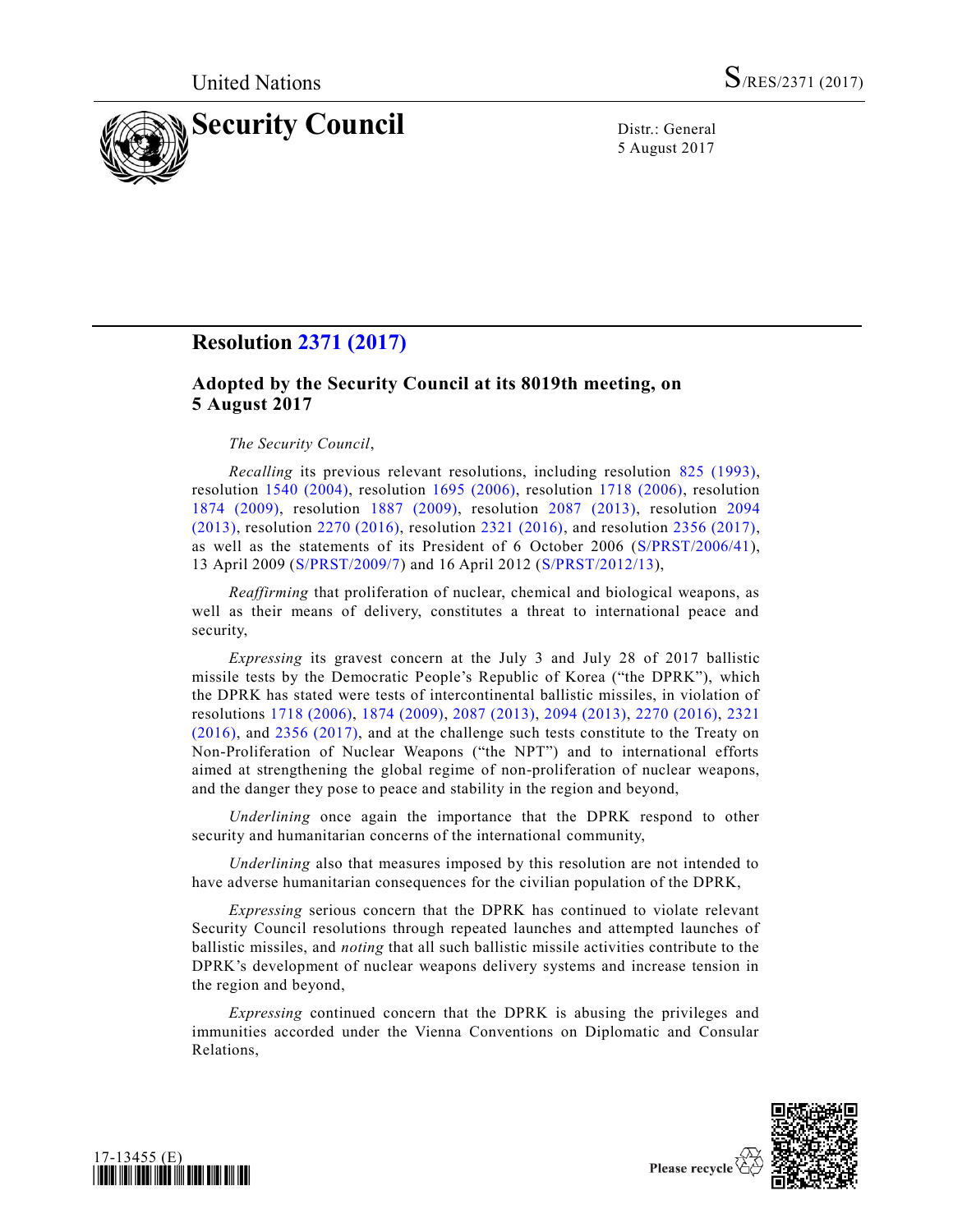*Expressing* great concern that the DPRK's prohibited arms sales have generated revenues that are diverted to the pursuit of nuclear weapons and ballistic missiles while DPRK citizens have unmet needs,

*Expressing* its gravest concern that the DPRK's ongoing nuclear- and ballistic missile-related activities have further generated increased tension in the region and beyond, and *determining* that there continues to exist a clear threat to international peace and security,

*Acting* under Chapter VII of the Charter of the United Nations, and taking measures under its Article 41,

1. *Condemns* in the strongest terms the ballistic missile launches conducted by the DPRK on 3 July and 28 July of 2017, which the DPRK has stated were launches of intercontinental ballistic missiles, and which used ballistic missile technology in violation and flagrant disregard of the Security Council's resolutions;

2. *Reaffirms* its decisions that the DPRK shall not conduct any further launches that use ballistic missile technology, nuclear tests, or any other provocation; shall suspend all activities related to its ballistic missile program and in this context re-establish its pre-existing commitments to a moratorium on missile launches; shall abandon all nuclear weapons and existing nuclear programs in a complete, verifiable and irreversible manner, and immediately cease all related activities; and shall abandon any other existing weapons of mass destruction and ballistic missile programs in a complete, verifiable and irreversible manner;

### **Designations**

3. *Decides* that the measures specified in paragraph 8 (d) of resolution [1718](https://undocs.org/S/RES/1718(2006))  [\(2006\)](https://undocs.org/S/RES/1718(2006)) shall apply also to the individuals and entities listed in Annex I and II of this resolution and to any individuals or entities acting on their behalf or at their direction, and to entities owned or controlled by them, including through illicit means, and *decides* further that the measures specified in paragraph 8 (e) of resolution [1718 \(2006\)](https://undocs.org/S/RES/1718(2006)) shall also apply to the individuals listed in Annex I of this resolution and to individuals acting on their behalf or at their direction;

4. *Decides* to adjust the measures imposed by paragraph 8 of resolution [1718 \(2006\)](https://undocs.org/S/RES/1718(2006)) and this resolution through the designation of additional goods, *directs* the Committee to undertake its tasks to this effect and to report to the Security Council within fifteen days of adoption of this resolution, and *further decides* that, if the Committee has not acted, then the Security Council will complete action to adjust the measures within seven days of receiving that report;

5. *Decides* to adjust the measures imposed by paragraph 7 of resolution [2321 \(2016\)](https://undocs.org/S/RES/2321(2016)) through the designation of additional conventional arms-related items, materials, equipment, goods, and technology, *directs* the Committee to undertake its tasks to this effect and to report to the Security Council within thirty days of adoption of this resolution, *further decides* that, if the Committee has not acted, then the Security Council will complete action to adjust the measures within seven days of receiving that report, and *directs* the Committee to update this list every 12 months;

### **Transportation**

6. *Decides* that the Committee may designate vessels for which it has information indicating they are, or have been, related to activities prohibited by resolutions [1718 \(2006\),](https://undocs.org/S/RES/1718(2006)) [1874 \(2009\),](https://undocs.org/S/RES/1874(2009)) [2087 \(2013\),](https://undocs.org/S/RES/2087(2013)) [2094 \(2013\),](https://undocs.org/S/RES/2094(2013)) [2270 \(2016\),](https://undocs.org/S/RES/2270(2016)) [2321](https://undocs.org/S/RES/2321(2016))  [\(2016\),](https://undocs.org/S/RES/2321(2016)) [2356 \(2017\),](https://undocs.org/S/RES/2356(2017)) or this resolution and all Member States shall prohibit the entry into their ports of such designated vessels, unless entry is required in the case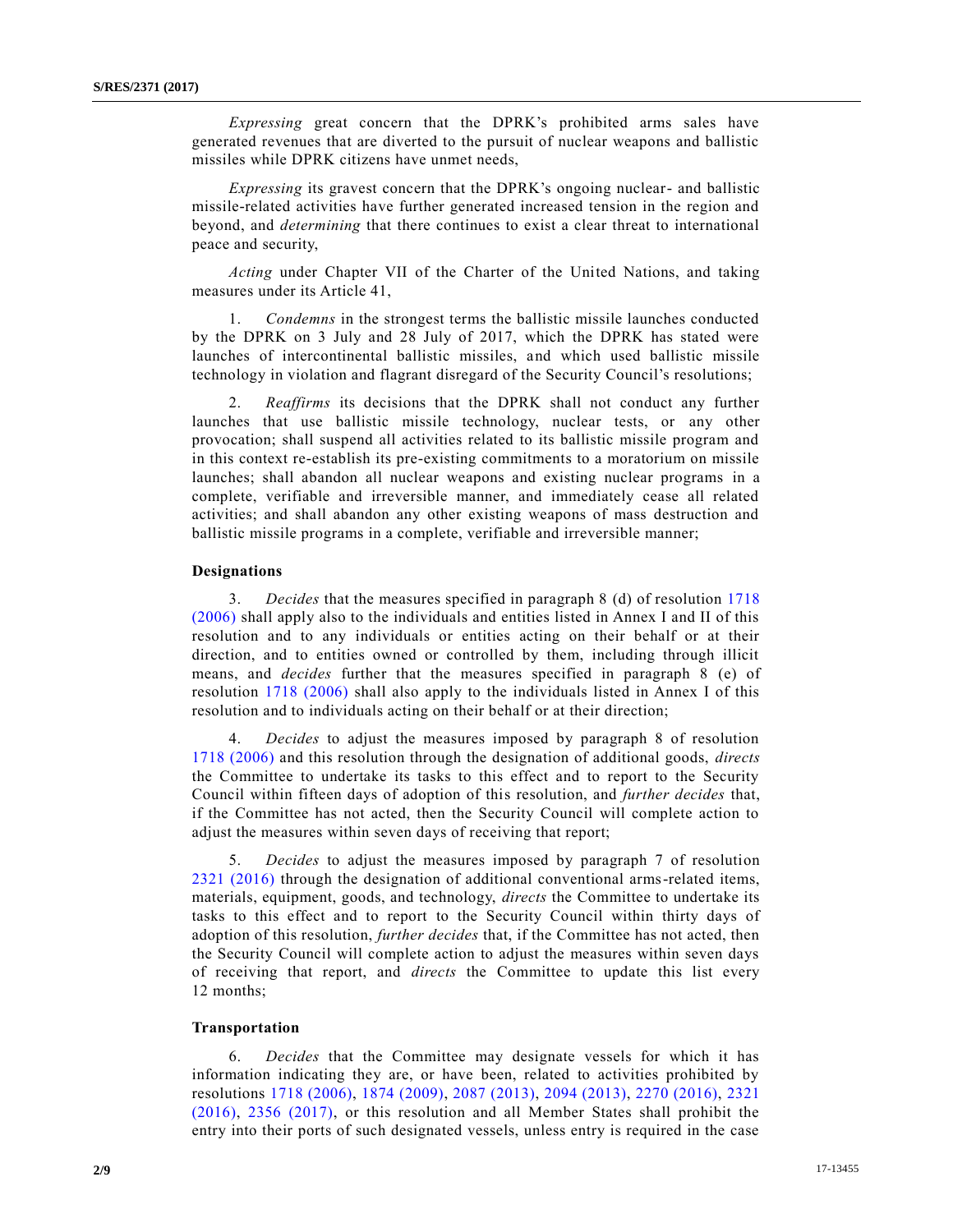of emergency or in the case of return to its port of origination, or unless the Committee determines in advance that such entry is required for humanitarian purposes or any other purposes consistent with the objectives of resolutions [1718](https://undocs.org/S/RES/1718(2006))  [\(2006\),](https://undocs.org/S/RES/1718(2006)) [1874 \(2009\),](https://undocs.org/S/RES/1874(2009)) [2087 \(2013\),](https://undocs.org/S/RES/2087(2013)) [2094 \(2013\),](https://undocs.org/S/RES/2094(2013)) [2270 \(2016\),](https://undocs.org/S/RES/2270(2016)) [2321 \(2016\),](https://undocs.org/S/RES/2321(2016)) [2356](https://undocs.org/S/RES/2356(2017))  [\(2017\),](https://undocs.org/S/RES/2356(2017)) or this resolution;

7. *Clarifies* that the measures set forth in paragraph 20 of resolution [2270](https://undocs.org/S/RES/2270(2016))  [\(2016\)](https://undocs.org/S/RES/2270(2016)) and paragraph 9 of resolution [2321 \(2016\),](https://undocs.org/S/RES/2321(2016)) requiring States to prohibit their nationals, persons subject to their jurisdiction and entities incorporated in their territory or subject to their jurisdiction from owning, leasing, operating any vessel flagged by the DPRK, without exception, unless the Committee approves on a caseby-case basis in advance, apply to chartering vessels flagged by the DPRK;

### **Sectoral**

8. *Decides* that paragraph 26 of resolution [2321 \(2016\)](https://undocs.org/S/RES/2321(2016)) shall be replaced by the following:

"*Decides* that the DPRK shall not supply, sell or transfer, directly or indirectly, from its territory or by its nationals or using its flag vessels or aircraft, coal, iron, and iron ore, and that all States shall prohibit the procurement of such material from the DPRK by their nationals, or using their flag vessels or aircraft, and whether or not originating in the territory of the DPRK, *decides* that for sales and transactions of iron and iron ore for which written contracts have been finalized prior to the adoption of this resolution, all States may allow those shipments to be imported into their territories up to 30 days from the date of adoption of this resolution with notification provided to the Committee containing details on those imports by no later than 45 days after the date of adoption of this resolution, and *decides* further that this provision shall not apply with respect to coal that the exporting State confirms on the basis of credible information has originated outside the DPRK and was transported through the DPRK solely for export from the Port of Rajin (Rason), provided that the exporting State notifies the Committee in advance and such transactions involving coal originating outside of the DPRK are unrelated to generating revenue for the DPRK's nuclear or ballistic missile programs or other activities prohibited by resolutions [1718 \(2006\),](https://undocs.org/S/RES/1718(2006)) [1874](https://undocs.org/S/RES/1874(2009))  [\(2009\),](https://undocs.org/S/RES/1874(2009)) [2087 \(2013\),](https://undocs.org/S/RES/2087(2013)) [2094 \(2013\),](https://undocs.org/S/RES/2094(2013)) [2270 \(2016\),](https://undocs.org/S/RES/2270(2016)) [2321 \(2016\),](https://undocs.org/S/RES/2321(2016)) [2356 \(2017\),](https://undocs.org/S/RES/2356(2017)) or this resolution;"

9. *Decides* that the DPRK shall not supply, sell or transfer, directly or indirectly, from its territory or by its nationals or using its flag vessels or aircraft, seafood (including fish, crustaceans, mollusks, and other aquatic invertebrates in all forms), and that all States shall prohibit the procurement of such items from the DPRK by their nationals, or using their flag vessels or aircraft, whether or not originating in the territory of the DPRK, and further *decides* that for sales and transactions of seafood (including fish, crustaceans, mollusks, and other aquatic invertebrates in all forms) for which written contracts have been finalized prior to the adoption of this resolution, all States may allow those shipments to be imported into their territories up to 30 days from the date of adoption of this resolution with notification provided to the Committee containing details on those imports by no later than 45 days after the date of adoption of this resolution;

10. *Decides* that the DPRK shall not supply, sell or transfer, directly or indirectly, from its territory or by its nationals or using its flag vessels or aircraft, lead and lead ore, and that all States shall prohibit the procurement of such items from the DPRK by their nationals, or using their flag vessels or aircraft, whether or not originating in the territory of the DPRK, and further *decides* that for sales and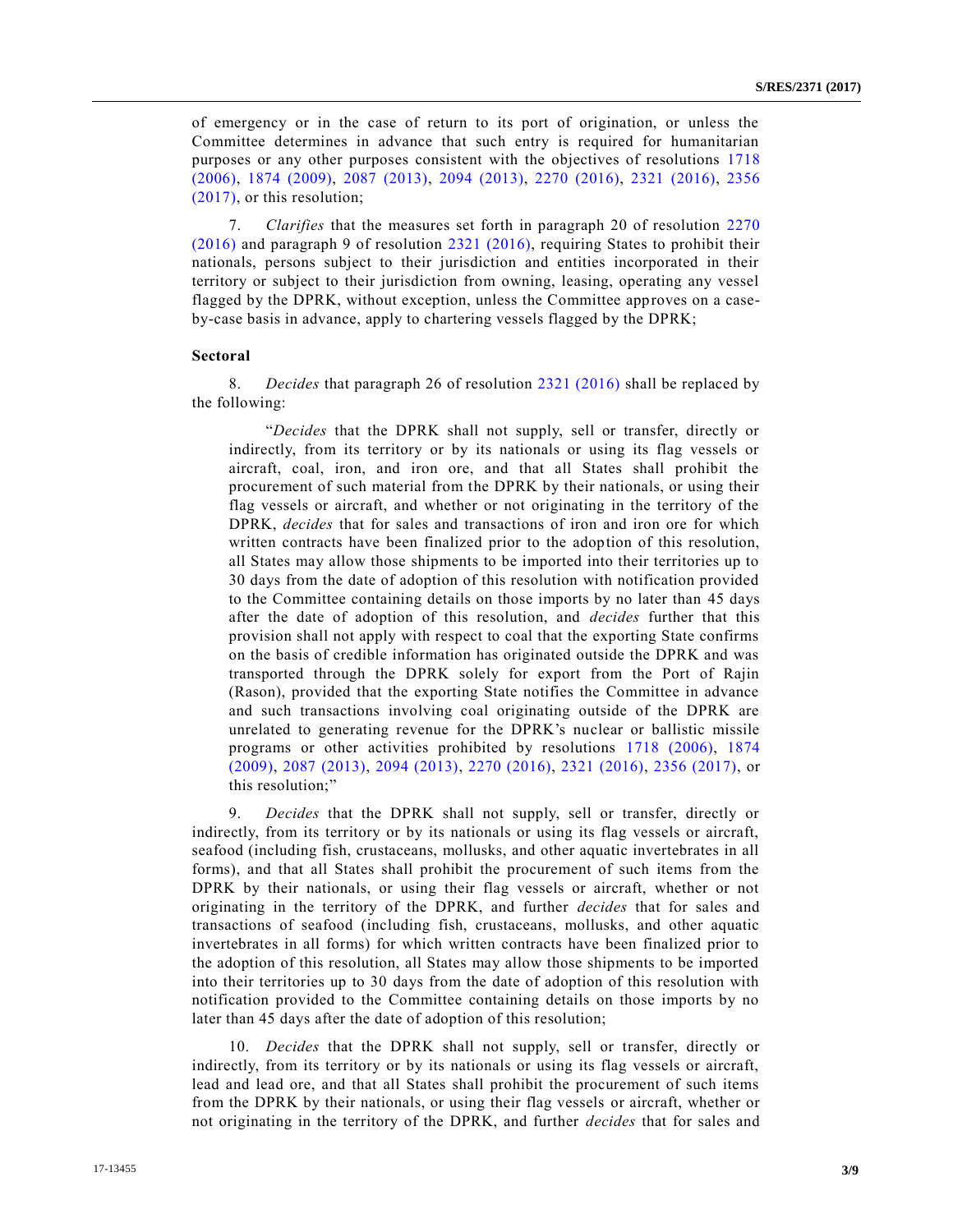transactions of lead and lead ore for which written contracts have been finalized prior to the adoption of this resolution, all States may allow those shipments to be imported into their territories up to 30 days from the date of adoption of this resolution with notification provided to the Committee containing details on those imports by no later than 45 days after the date of adoption of this reso lution;

11. *Expresses concern* that DPRK nationals frequently work in other States for the purpose of generating foreign export earnings that the DPRK uses to support its prohibited nuclear and ballistic missile programs, *decides* that all Member States shall not exceed on any date after the date of adoption of this resolution the total number of work authorizations for DPRK nationals provided in their jurisdictions at the time of the adoption of this resolution unless the Committee approves on a case by-case basis in advance that employment of additional DPRK nationals beyond the number of work authorizations provided in a member state's jurisdiction at the time of the adoption of this resolution is required for the delivery of humanitarian assistance, denuclearization or any other purpose consistent with the objectives of resolutions [1718 \(2006\),](https://undocs.org/S/RES/1718(2006)) [1874 \(2009\),](https://undocs.org/S/RES/1874(2009)) [2087 \(2013\),](https://undocs.org/S/RES/2087(2013)) [2094 \(2013\),](https://undocs.org/S/RES/2094(2013)) [2270 \(2016\),](https://undocs.org/S/RES/2270(2016)) [2321](https://undocs.org/S/RES/2321(2016))  [\(2016\),](https://undocs.org/S/RES/2321(2016)) [2356 \(2017\),](https://undocs.org/S/RES/2356(2017)) or this resolution;

### **Financial**

12. *Decides* that States shall prohibit, by their nationals or in their territories, the opening of new joint ventures or cooperative entities with DPRK entities or individuals, or the expansion of existing joint ventures through additional investments, whether or not acting for or on behalf of the government of the DPRK, unless such joint ventures or cooperative entities have been approved by the Committee in advance on a case-by-case basis;

13. *Clarifies* that the prohibitions contained in paragraph 11 of resolution [2094 \(2013\)](https://undocs.org/S/RES/2094(2013)) apply to clearing of funds through all Member States' territories;

14. *Clarifies* that companies performing financial services commensurate with those provided by banks are considered financial institutions for the purposes of implementing paragraph 11 of resolution [2094 \(2013\),](https://undocs.org/S/RES/2094(2013)) paragraphs 33 and 34 of resolution  $2270(2016)$ , and paragraph 33 of resolution  $2321(2016)$ ;

#### **Chemical Weapons**

15. *Recalls* paragraph 24 of resolution [2270 \(2016\),](https://undocs.org/S/RES/2270(2016)) *decides* that the DPRK shall not deploy or use chemical weapons, and *urgently calls upon* the DPRK to accede to the Convention on the Prohibition of the Development, Production, Stockpiling and Use of Chemical Weapons and Their Destruction, and then to immediately comply with its provisions;

### **Vienna Convention**

16. *Demands* that the DPRK fully comply with its obligations under the Vienna Convention on Diplomatic Relations and the Vienna Convention on Consular Relations;

### **Impact on the People of the DPRK**

17. *Regrets* the DPRK's massive diversion of its scarce resources toward its development of nuclear weapons and a number of expensive ballistic missile programs, *notes* the findings of the United Nations Office for the Coordination of Humanitarian Assistance that well over half of the people in the DPRK suffer from major insecurities in food and medical care, including a very large number of pregnant and lactating women and under-five children who are at risk of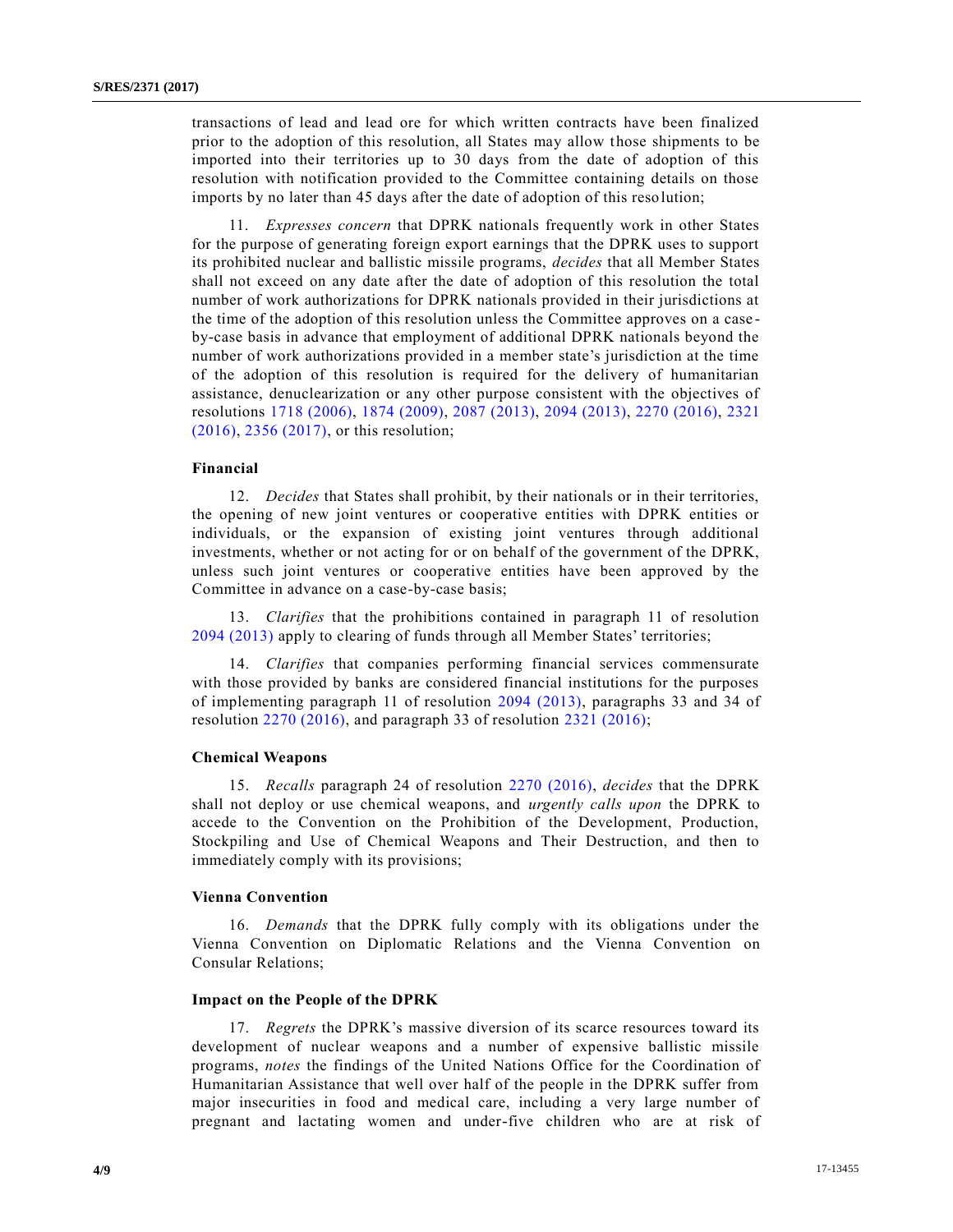malnutrition and nearly a quarter of its total population suffering from chronic malnutrition, and, in this context, *expresses* deep concern at the grave hardship to which the people in the DPRK are subjected;

### **Sanctions Implementation**

18. *Decides* that Member States shall report to the Security Council within ninety days of the adoption of this resolution, and thereafter upon request by the Committee, on concrete measures they have taken in order to implement effectively the provisions of this resolution, *requests* the Panel of Experts, in cooperation with other United Nations sanctions monitoring groups, to continue its efforts to assist Member States in preparing and submitting such reports in a timely manner;

19. *Calls upon* all Member States to redouble efforts to implement in full the measures in resolutions [1718 \(2006\),](https://undocs.org/S/RES/1718(2006)) [1874 \(2009\),](https://undocs.org/S/RES/1874(2009)) [2087 \(2013\),](https://undocs.org/S/RES/2087(2013)) [2094 \(2013\),](https://undocs.org/S/RES/2094(2013)) [2270](https://undocs.org/S/RES/2270(2016))  [\(2016\),](https://undocs.org/S/RES/2270(2016)) [2321 \(2016\),](https://undocs.org/S/RES/2321(2016)) and [2356 \(2017\),](https://undocs.org/S/RES/2356(2017)) and to cooperate with each other in doing so, particularly with respect to inspecting, detecting and seizing items the transfer of which is prohibited by these resolutions;

20. *Decides* that the mandate of the Committee, as set out in paragraph 12 of resolution [1718 \(2006\),](https://undocs.org/S/RES/1718(2006)) shall apply with respect to the measures imposed in this resolution and *further decides* that the mandate of the Panel of Experts, as specified in paragraph 26 of resolution [1874 \(2009\)](https://undocs.org/S/RES/1874(2009)) and modified in paragraph 1 of resolution [2345 \(2017\),](https://undocs.org/S/RES/2345(2017)) shall also apply with respect to the measures imposed in this resolution;

21. *Decides* to authorize all Member States to, and that all Member States shall, seize and dispose (such as through destruction, rendering inoperable or unusable, storage, or transferring to a State other than the originating or destination States for disposal) of items the supply, sale, transfer, or export of which is prohibited by resolutions [1718 \(2006\),](https://undocs.org/S/RES/1718(2006)) [1874 \(2009\),](https://undocs.org/S/RES/1874(2009)) [2087 \(2013\),](https://undocs.org/S/RES/2087(2013)) [2094 \(2013\),](https://undocs.org/S/RES/2094(2013)) [2270 \(2016\),](https://undocs.org/S/RES/2270(2016)) [2321 \(2016\),](https://undocs.org/S/RES/2321(2016)) [2356 \(2017\),](https://undocs.org/S/RES/2356(2017)) or this resolution that are identified in inspections, in a manner that is not inconsistent with their obligations under applicable Security Council resolutions, including resolution [1540 \(2004\),](https://undocs.org/S/RES/1540(2004)) as well as any obligations of parties to the NPT, the Convention on the Prohibition of the Development, Production, Stockpiling and Use of Chemical Weapons and on Their Development of 29 April 1997, and the Convention on the Prohibition of the Development, Production and Stockpiling of Bacteriological (Biological) and Toxin Weapons and on Their Destruction of 10 April 1972;

22. *Emphasizes* the importance of all States, including the DPRK, taking the necessary measures to ensure that no claim shall lie at the instance of the DPRK, or of any person or entity in the DPRK, or of persons or entities designated for measures set forth in resolutions [1718 \(2006\),](https://undocs.org/S/RES/1718(2006)) [1874 \(2009\),](https://undocs.org/S/RES/1874(2009)) [2087 \(2013\),](https://undocs.org/S/RES/2087(2013)) [2094](https://undocs.org/S/RES/2094(2013))  [\(2013\),](https://undocs.org/S/RES/2094(2013)) [2270 \(2016\),](https://undocs.org/S/RES/2270(2016)) [2321 \(2016\),](https://undocs.org/S/RES/2321(2016)) [2356 \(2017\),](https://undocs.org/S/RES/2356(2017)) or this resolution, or any person claiming through or for the benefit of any such person or entity, in connection with any contract or other transaction where its performance was prevented by reason of the measures imposed by this resolution or previous resolutions;

23. *Requests* that Interpol issue Special Notices with respect to designated individuals, and *directs* the Committee to work with Interpol to develop the appropriate arrangements to do so;

24. *Requests* the Secretary-General to provide additional analytical resources needed to the Panel of Experts established pursuant to resolution [1874 \(2009\)](https://undocs.org/S/RES/1874(2009)) to strengthen its ability to analyze the DPRK's sanctions violation and evasion activities;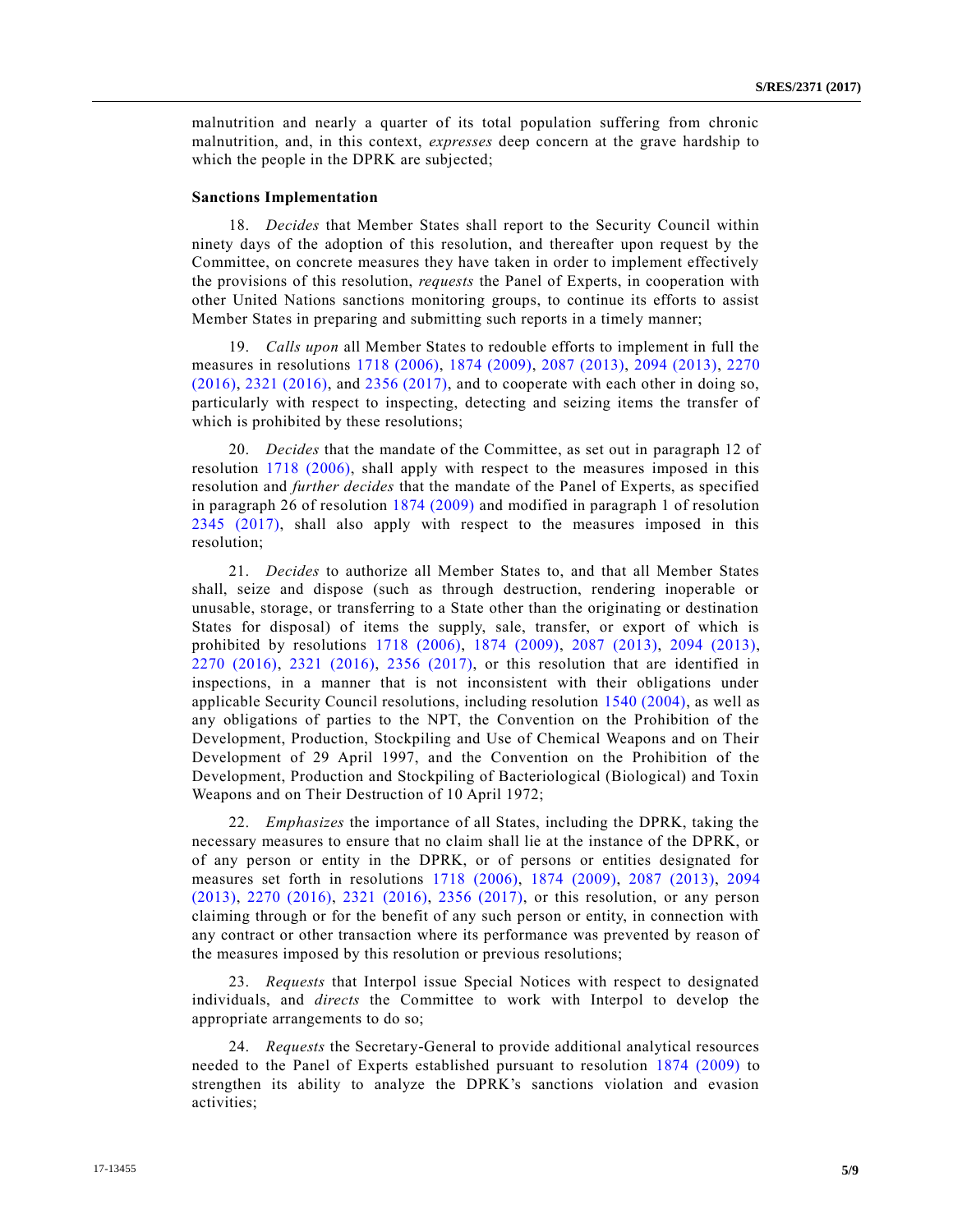### **Political**

25. *Reiterates* its deep concern at the grave hardship that the people in the DPRK are subjected to, *condemns* the DPRK for pursuing nuclear weapons and ballistic missiles instead of the welfare of its people while people in the DPRK have great unmet needs, and *emphasizes* the necessity of the DPRK respecting and ensuring the welfare and inherent dignity of people in the DPRK;

26. *Reaffirms* that the measures imposed by resolutions [1718 \(2006\),](https://undocs.org/S/RES/1718(2006)) [1874](https://undocs.org/S/RES/1874(2009))  [\(2009\),](https://undocs.org/S/RES/1874(2009)) [2087 \(2013\),](https://undocs.org/S/RES/2087(2013)) [2094 \(2013\),](https://undocs.org/S/RES/2094(2013)) [2270 \(2016\),](https://undocs.org/S/RES/2270(2016)) [2321 \(2016\),](https://undocs.org/S/RES/2321(2016)) [2356 \(2017\),](https://undocs.org/S/RES/2356(2017)) and this resolution are not intended to have adverse humanitarian consequences for the civilian population of the DPRK or to affect negatively or restrict those activities, including economic activities and cooperation, food aid and humanitarian assistance, that are not prohibited by resolutions [1718 \(2006\),](https://undocs.org/S/RES/1718(2006)) [1874 \(2009\),](https://undocs.org/S/RES/1874(2009)) [2087](https://undocs.org/S/RES/2087(2013))  [\(2013\),](https://undocs.org/S/RES/2087(2013)) [2094 \(2013\),](https://undocs.org/S/RES/2094(2013)) [2270 \(2016\),](https://undocs.org/S/RES/2270(2016)) [2321 \(2016\),](https://undocs.org/S/RES/2321(2016)) [2356 \(2017\)](https://undocs.org/S/RES/2356(2017)) and this resolution, and the work of international and non-governmental organizations carrying out assistance and relief activities in the DPRK for the benefit of the civilian population of the DPRK and *decides* that the Committee may, on a case-by-case basis, exempt any activity from the measures imposed by these resolutions if the committee determines that such an exemption is necessary to facilitate the work of such organizations in the DPRK or for any other purpose consistent with the objectives of these resolutions, and *further decides* that the measures specified in paragraph 8 (d) of resolution [1718 \(2006\)](https://undocs.org/S/RES/1718(2006)) shall not apply with respect to financial transactions with the DPRK Foreign Trade Bank or the Korea National Insurance Corporation if such transactions are solely for the operation of diplomatic or consular missions in the DPRK or humanitarian assistance activities that are undertaken by, or in coordination with, the United Nations;

27. *Reaffirms* its support for the Six Party Talks, *calls* for their resumption, and *reiterates* its support for the commitments set forth in the Joint Statement of 19 September 2005 issued by China, the DPRK, Japan, the Republic of Korea, the Russian Federation, and the United States, including that the goal of the Six-Party Talks is the verifiable denuclearization of the Korean Peninsula in a peaceful manner, that the United States and the DPRK undertook to respect each other's sovereignty and exist peacefully together, that the Six Parties undertook to promote economic cooperation, and all other relevant commitments;

28. *Reiterates* the importance of maintaining peace and stability on the Korean Peninsula and in north-east Asia at large, and *expresses* its commitment to a peaceful, diplomatic, and political solution to the situation and welcomes efforts by the Council members as well as other States to facilitate a peaceful and comprehensive solution through dialogue and stresses the importance of working to reduce tensions in the Korean Peninsula and beyond;

29. *Affirms* that it shall keep the DPRK's actions under continuous review and is prepared to strengthen, modify, suspend or lift the measures as may be needed in light of the DPRK's compliance, and, in this regard, *expresses its determination* to take further significant measures in the event of a further DPRK nuclear test or launch;

30. *Decides* to remain seized of the matter.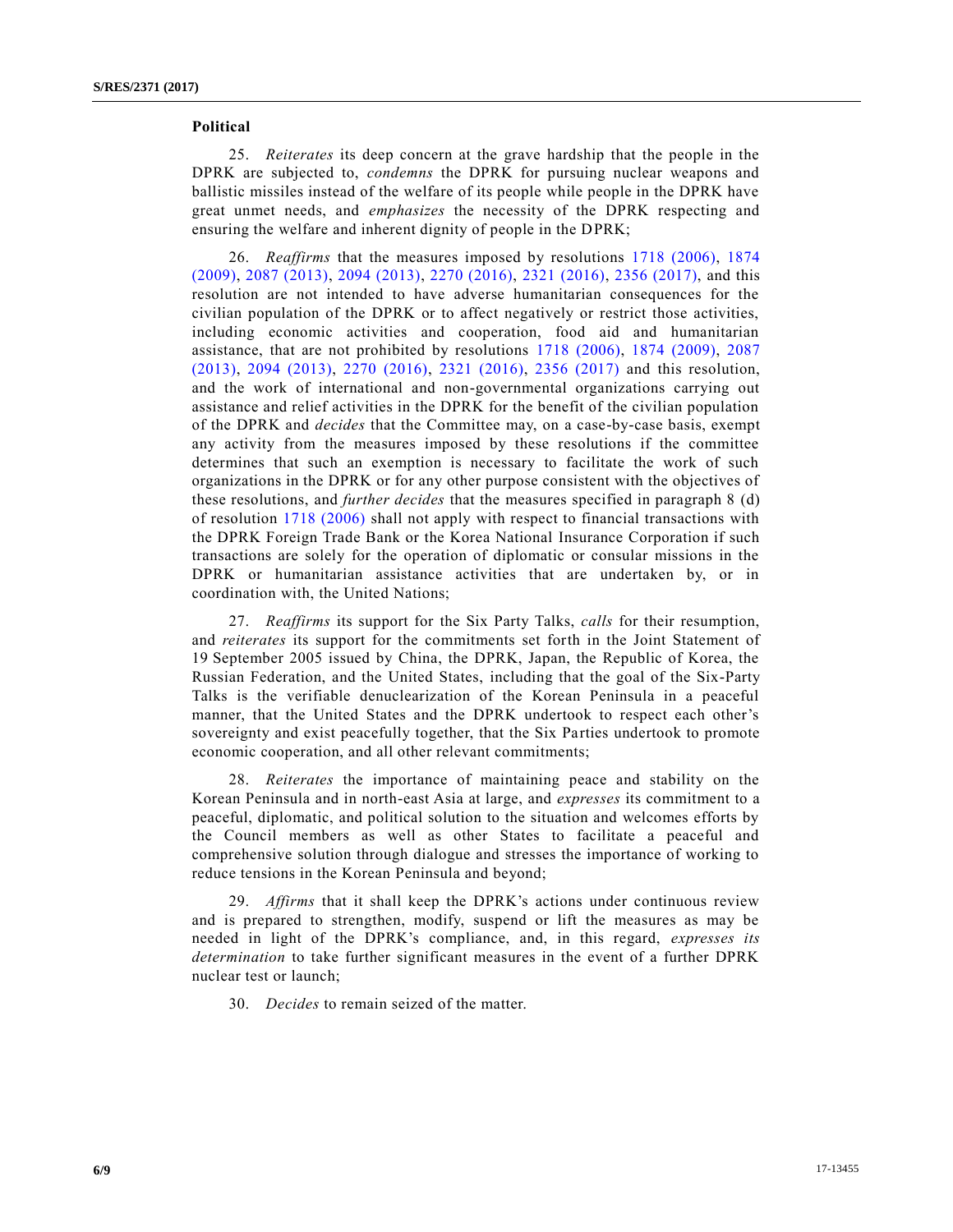## **Annex I**

## **Travel Ban/Asset Freeze (Individuals)**

- 1. CHOE CHUN YONG
	- a. *Description*: Representative for Ilsim International Bank, which is affiliated with the DPRK military and has a close relationship with the Korea Kwangson Banking Corporation. Ilsim International Bank has attempted to evade United Nations sanctions.
	- b. *A.K.A.*: Ch'oe Ch'un-yo'ng
	- c. *Identifiers*: Nationality: DPRK; Passport no.: 654410078; Gender: male
- 2. HAN JANG SU
	- a. *Description*: Chief Representative of the Foreign Trade Bank.
	- b. *A.K.A.*: Chang-Su Han
	- c. *Identifiers*: DOB: November 08, 1969; POB: Pyongyang, DPRK; Nationality: DPRK; Passport no.: 745420176, expires on October 19, 2020; Gender: male
- 3. JANG SONG CHOL
	- a. *Description*: Jang Song Chol is a Korea Mining Development Corporation (KOMID) representative overseas.
	- b. *AKA*: n/a
	- c. *Identifiers*: DOB: 12 March 1967; Nationality: DPRK
- 4. JANG SUNG NAM
	- a. *Description*: Chief of an overseas Tangun Trading Corporation branch, which is primarily responsible for the procurement of commodities and technologies to support the DPRK's defense research and development programs.
	- b. *A.K.A.*: n/a
	- c. *Identifiers*: DOB: July 14, 1970; Nationality: DPRK; Passport no.: 563120368, issued on March 22, 2013; Passport expiration date: March 22, 2018; Gender: male
- 5. JO CHOL SONG
	- a. *Description*: Deputy Representative for the Korea Kwangson Banking Corporation, which provides financial services in support to Tanchon Commercial Bank and Korea Hyoksin Trading, a subordinate entity of Korea Ryonbong General Corporation.
	- b. *A.K.A.*: Cho Ch'o'l-so'ng
	- c. *Identifiers*: DOB: September 25, 1984; Nationality: DPRK; Passport no.: 654320502, expires on September 16, 2019; Gender: male
- 6. KANG CHOL SU
	- a. *Description*: Official for Korea Ryonbong General Corporation, which specializes in acquisition for the DPRK's defense industries and support for the DPRK's military-related overseas sales. Its procurements also likely support the DPRK's chemical weapons program.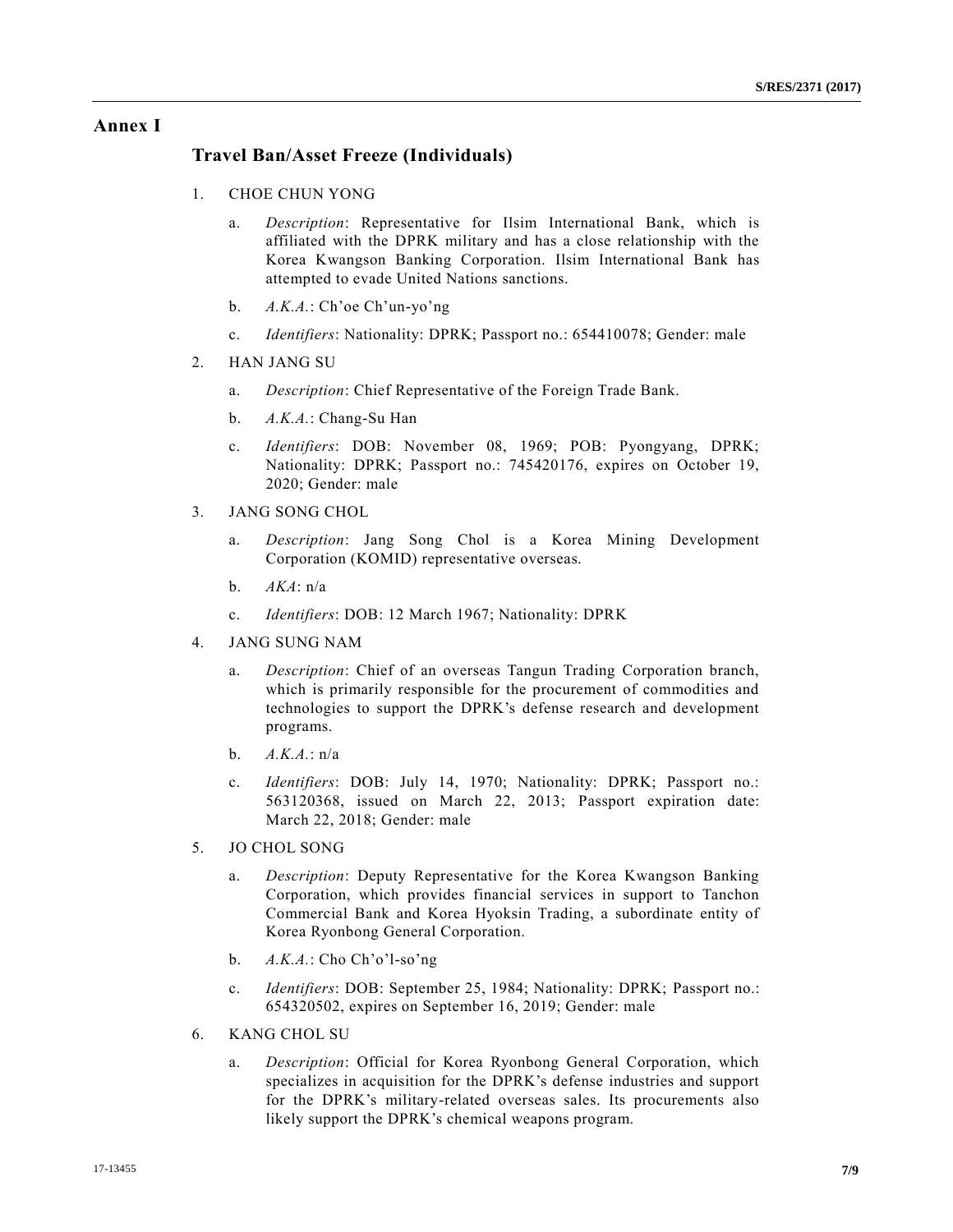- b. *A.K.A.*: n/a
- c. *Identifiers*: DOB: February 13, 1969; Nationality: DPRK; Passport no.: 472234895
- 7. KIM MUN CHOL
	- a. *Description*: Representative for Korea United Development Bank.
	- b. *A.K.A.*: Kim Mun-ch'o'l
	- c. *Identifiers*: DOB: March 25, 1957; Nationality: DPRK
- 8. KIM NAM UNG
	- a. *Description*: Representative for Ilsim International Bank, which is affiliated with the DPRK military and has a close relationship with the Korea Kwangson Banking Corporation. Ilsim International Bank has attempted to evade United Nations sanctions.
	- b. *A.K.A.*: n/a
	- c. *Identifiers*: Nationality: DPRK; Passport no.: 654110043
- 9. PAK IL KYU
	- a. *Description*: Official for Korea Ryonbong General Corporation, which specializes in acquisition for DPRK's defense industries and support to Pyongyang's military-related sales. Its procurements also likely support the DPRK's chemical weapons program.
	- b. *A.K.A.*: Pak Il-Gyu
	- c. *Identifiers*: Nationality: DPRK; Passport no.: 563120235; Gender: male

List Update for Aliases:

- JANG BOM SU (KPi.016) *New AKA*: Jang Hyon U with date of birth 22 February 1958 and diplomatic passport number 836110034, which expires on 1 January 2020.
- JON MYONG GUK (KPi.018) *New AKA*: Jon Yong Sang with date of birth 25 August 1976 and diplomatic passport number 836110035, which expires on 1 January 2020.